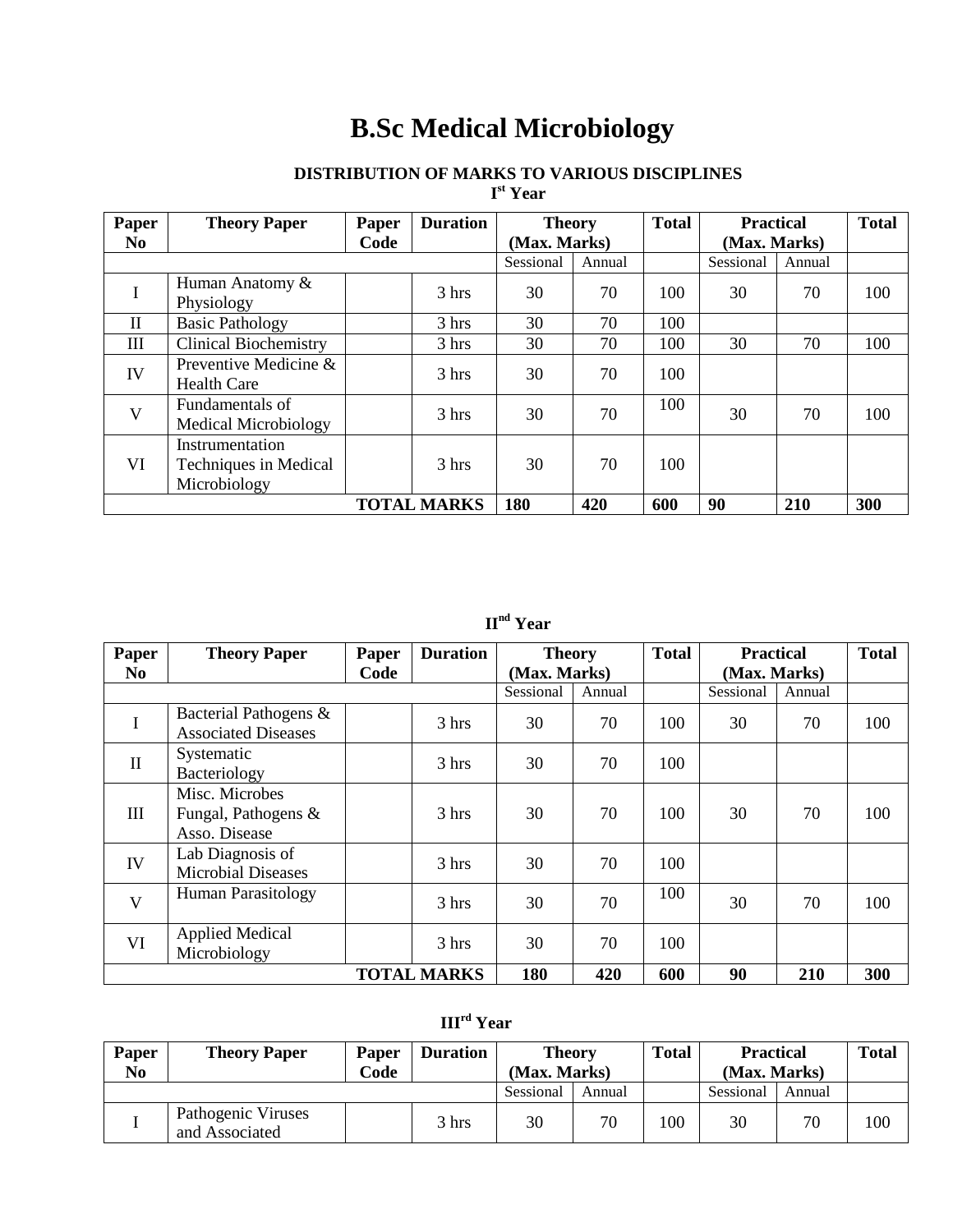|                    | <b>Diseases</b>                                                   |  |                 |     |     |     |     |     |     |
|--------------------|-------------------------------------------------------------------|--|-----------------|-----|-----|-----|-----|-----|-----|
| $\mathbf{I}$       | Applied Immunology<br>& Serodiagnosis                             |  | 3 hrs           | 30  | 70  | 100 |     |     |     |
| Ш                  | <b>Advanced Diagnostic</b><br>Technology                          |  | $3 \text{ hrs}$ | 30  | 70  | 100 | 30  | 70  | 100 |
| IV                 | Automation &<br>Computerization in<br><b>Medical Microbiology</b> |  | 3 hrs           | 30  | 70  | 100 |     |     |     |
| V                  | Molecular Biology $&$<br>Clinical Lab<br>Technology               |  | $3 \text{ hrs}$ | 30  | 70  | 100 | 30  | 70  | 100 |
| <b>TOTAL MARKS</b> |                                                                   |  | 150             | 350 | 500 | 90  | 210 | 300 |     |

#### **CURRICULUM (SUBJECT WISE) SYLLABUS FOR MEDICAL MICROBIOLOGY**

# **B.Sc Medical Microbiology Ist year PAPER I: HUMAN ANATOMY & PHYSIOLOGY**

#### **Unit I**

- 1. Introduction to Medical Sciences.
- 2. Organization of human body and integrated physiology.
- 3. Cell organizations, fundamental tissues of body and organ systems.
- 4. Primary defense mechanisms of human body against pathogenic microbes.
- 5. Gross Anatomy and histology of organs or respiratory system, organs of respirations mechanism of respiration and factors controlling it.
- 6. Gross anatomy and histology of organs of alimentary system, organs of digestive systems, and various glands associated with the digestive system, mechanism and physiology of digestion and absorption.

#### **Unit II:**

- 1. Cells and organs of immune system Morphology & their distribution.
- 2. Gross Anatomy and Physiology of reticulo endothelial system.
- 3. Secondary immune response of human body to external stimuli.
- 4. Physiology of various body fluids: CSF, peritoneal, pericardial, Pleural and synovial fluids.
- 5. Gross Anatomy, histology & Physiology of excretory system.
- 6. Gross Anatomy and histology of organs of Cardio-Vascular system, organs of the systems, mechanism and physiology of blood flow through the cardiovascular system.

#### **Unit III**

1. Gross Anatomy and histology of musculo-skeletal system, classification & functions of bones and muscles. Physiology of muscular contraction and factor controlling them. Various types of joints and their physiology.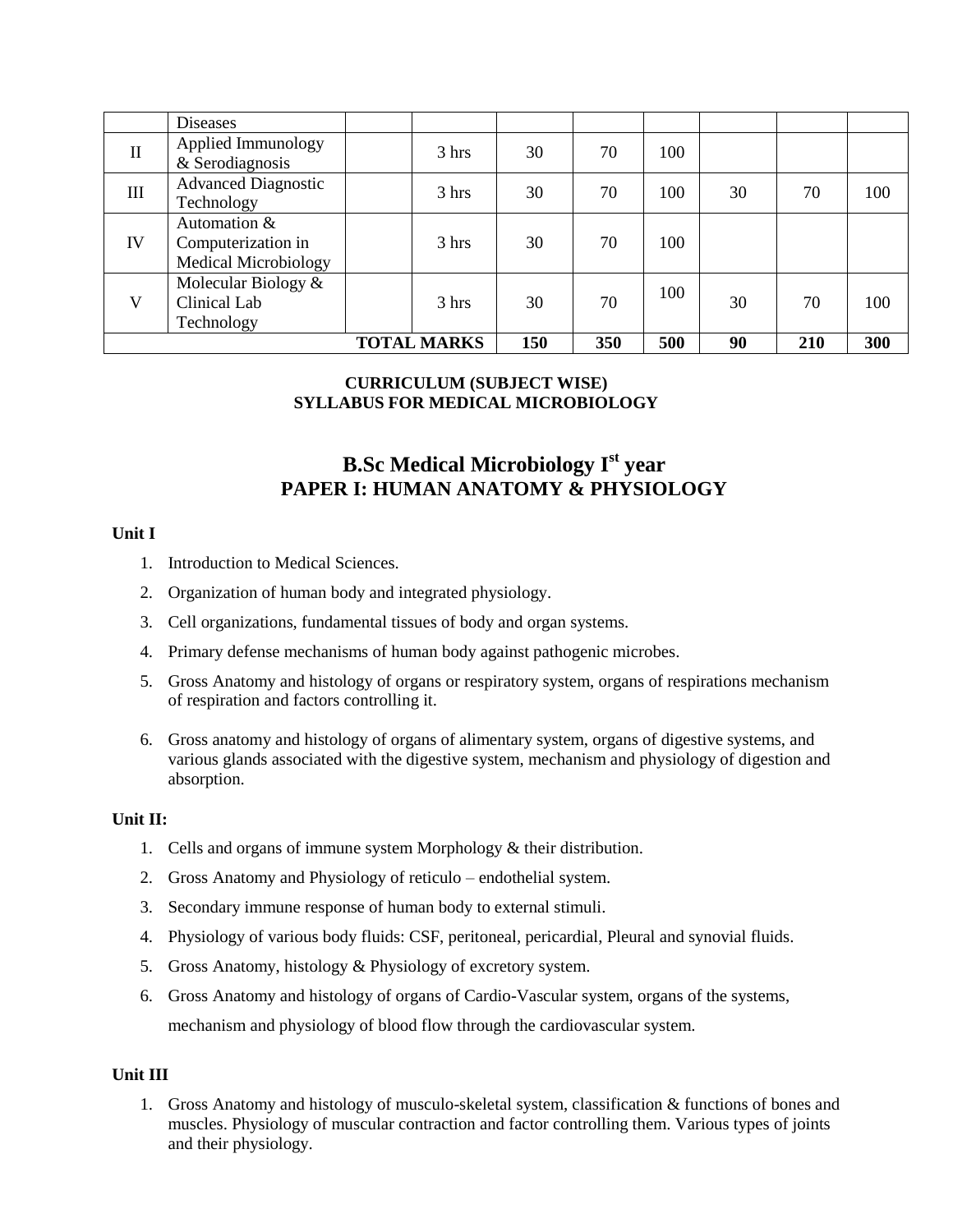- 2. Gross Anatomy and histology of organs of nervous system, division of nervous system and mechanism of nerve impulse transmission & reflex arc, sensory and motor system, special sense organs.
- 3. Gross Anatomy and histology of organs of reproduction system, mechanism of reproduction and factors controlling it.
- 4. Gross Anatomy and histology of organs of endocrine system, different glands of the system and their distribution. Mechanism of hormone production, factors controlling it and their mechanism of action.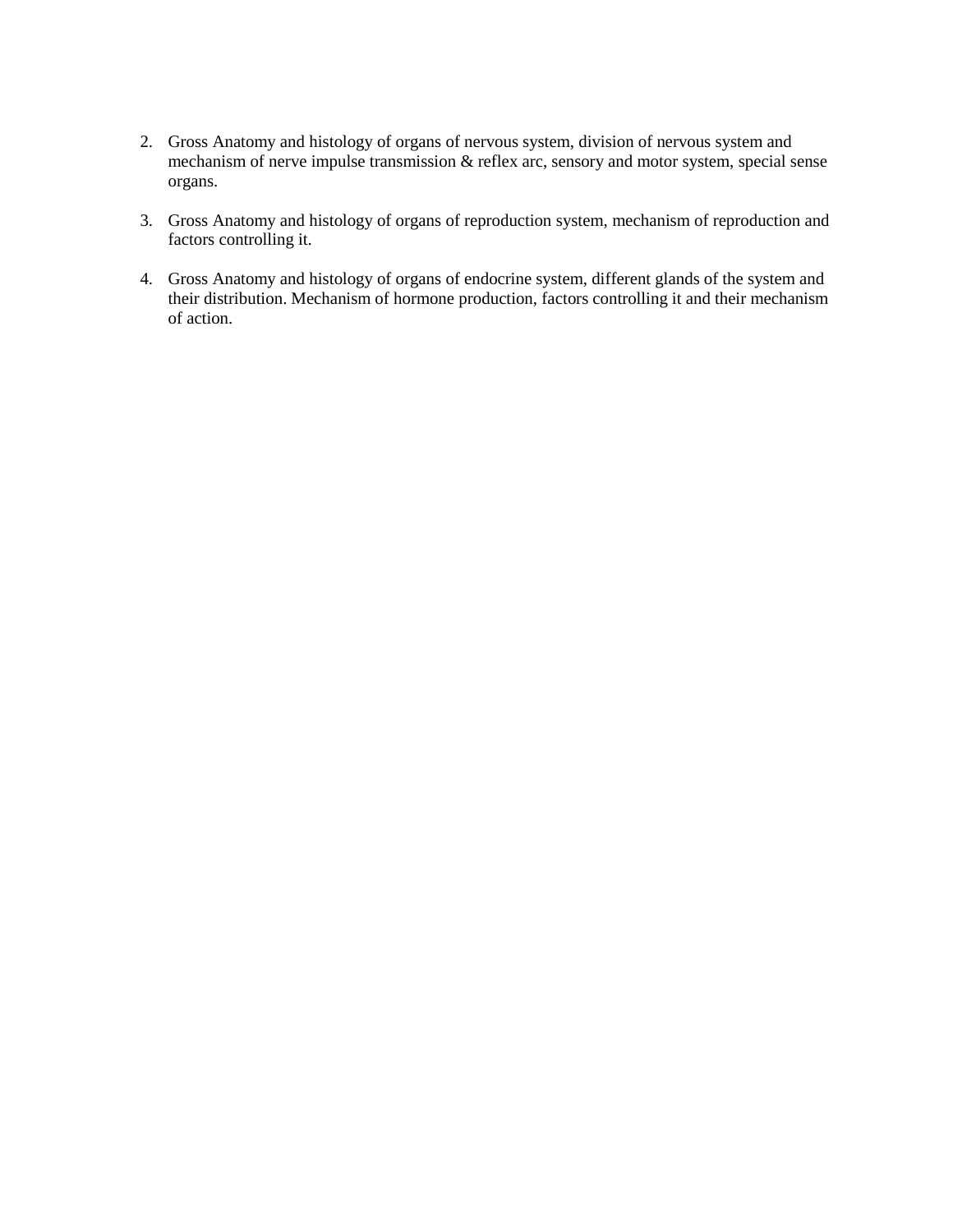# **B.Sc Medical Microbiology Ist year PAPER II: BASIC PATHOLOGY**

#### **Unit I:**

- 1. Introduction to hematology. Laboratory organization & Safety measures.
- 2. Formation, Composition and functions of blood.
- 3. Auticoagulants, mode of action of anticoagulants and their merits & demerits.
- 4. Collection, preservation, transport and handling and disposal of blood samples.
- 5. Basic hematology and estimation of haematocrit values, physiological variations, normal and absolute values and quality assurance in hermatology.

#### **Unit II**

- 1. Romanowsky dyes, preparation and staining procedures of blood smears, Morphology of blood cells and their identifications.
- 2. Haemo-globinometry: Various methods errors involved and standardization of instruments.
- 3. Haemi-cytometry: Procedure of cell count, visual as well an electronic, red cells, leucocyte and platelet count. Errors involved and mean to minimize such errors.
- 4. Determinations of innate immunity and its mechanism, phagocytosis, the compliment system, gross structure and development of cells concerned with antibody production, cellular processes involved in antibody formation.

- 1. Pathology of Inflammation in response to microbial invasion. Pathology of localized and systemic infections. Various routes of transport of Microbes to human body and methods of defense. Invastive techniques for diagnosis of acute and chromic microbial infections.
- 2. Pathology of specific chronic infective disorders: Tuberculosis, Leprosy, Syphills, SABE (Subacule bacterial endocarfitis) and Rheumatological disorders.
- 3. Study of microbes responsible for pathogenesis of tumors and their oncogenesis.
- 4. Immuno-histopathology & Immuno-histochemistry (Basic Principles, Procedures and applications).
- 5. Introduction to blood banking technology.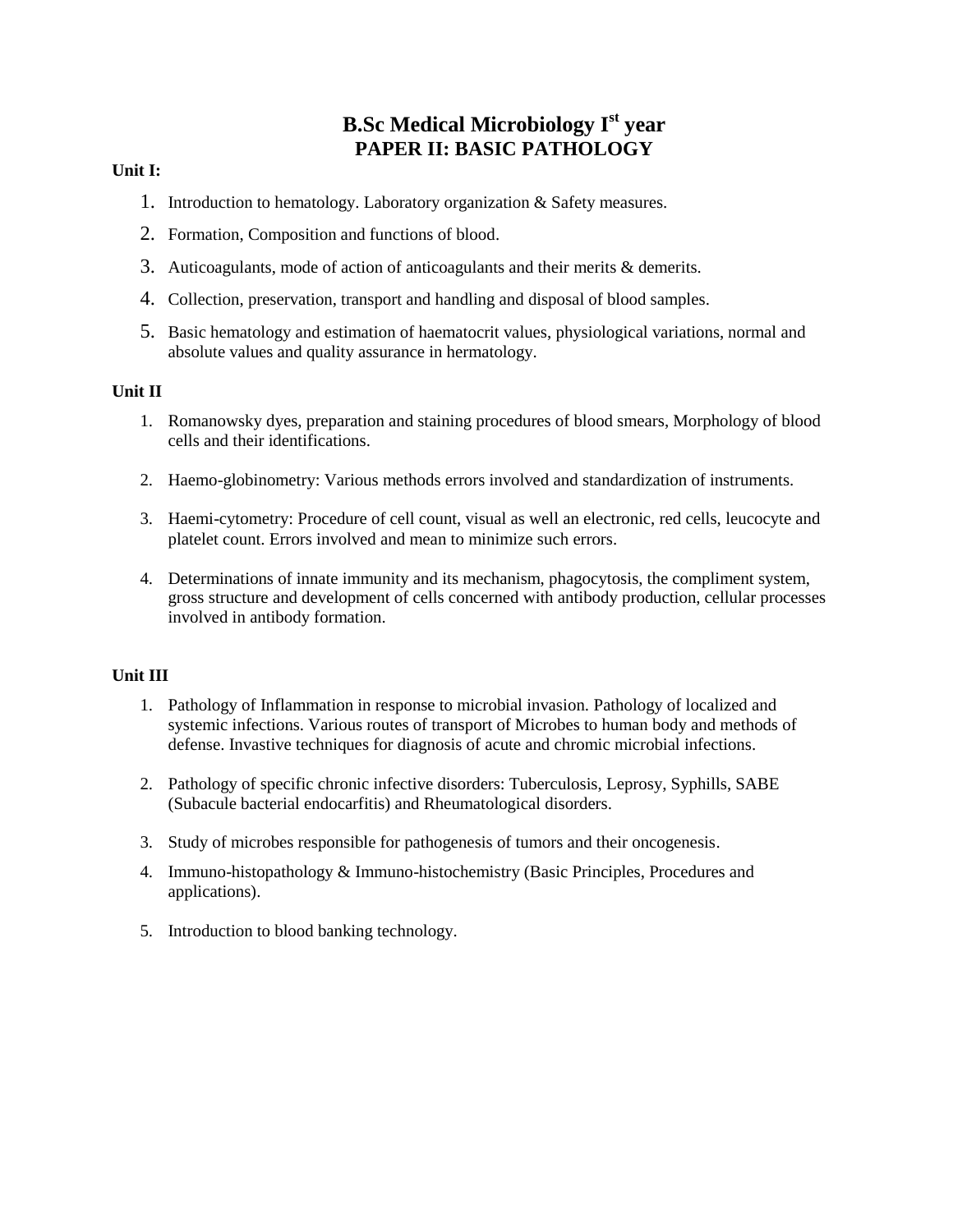# **B.Sc Medical Microbiology Ist year PAPER III: CLINICAL BIOCHEMISTRY**

#### **Unit I:**

- 1. Introduction to Clinical Biochemistry and role of medical microbiologist, ethics, responsibility, safety measures and hazards in Clinical Biochemistry Lab and first aid in Laboratory accidents.
- 2. Basic awareness of laboratory in respect to equipments & glassware's. Unit of measurements and calibration of volumetric apparatus. Colorimetry, Spectophotometry, flame-photometry, analytical balance etc. (principles, instrumentations & applications).
- 3. Preparation and storage of reagents, standard solutions, buffer solutions and pH determination, Biophysical techniques-osmosis, dialysis, surface, tension, sedimentation and viscosity principles & applications.
- 4. Sterilization and disinfection: Study of various methods of sterilization-dry and moist heat, radiation, filtration, autoclaving and chemical disinfection.
- 5. Henderson- Hassalbach equation and its clinical applications. Acid base disturbances and their clinical significance. Acid- base-buffer and pH-simple calculations. Concept of clinical sensitivity and specificity and factors affecting the clinical results.

#### **Unit II:**

- 1. Collection of blood specimens avoiding haemolysis, de-proteinization & separation of serum/plasma.
- 2. Biochemical composition of body fluids and their physiological variations.
- 3. Physical and biochemical examination of urine samples: Qualitative tests of inorganic urinary ingredients: Chlorides, Phosphate, sulphur compounds, sodium, potassium, calcium and magnesium and their clinical significance.
- 4. Qualitive tests for glycosuria, pentosuria, galactosuria, proteinuria, microalbuminuria and Bence Jones Proteinuria and their clinical significance. Qualitative tests of urine for urea and creatinine. Quantitative estimation of 24 hours urine for albumin and  $17 -$  ketosteroids and their clinical significance.
- 5. Physiological variation of biometabolytes in various body fluids and their clinical significance. Pathological changes in composition of body fluids and their clinical correlation. Qualitative test of urine for ketone bodies, bilesalts, bile-pigments and urobilinogen and their clinical significance.

- 1. Carbohydrates: Structure, Classification and their function in biological system.
- 2. Lipids: General structure of Fatty Acids and classification of Lipids.
- 3. Proteins: Classifications, structural organization and function of protein.
- 4. Enzymes: Definition, classification of Enzymes. Concept of active sites and general mode of action of Enzymes.
- 5. Nucleic Acids: Structure function and types of DNA and RNA Nucleotides, Nucleosides, Nitrogen bases and role of Nucleic Acids.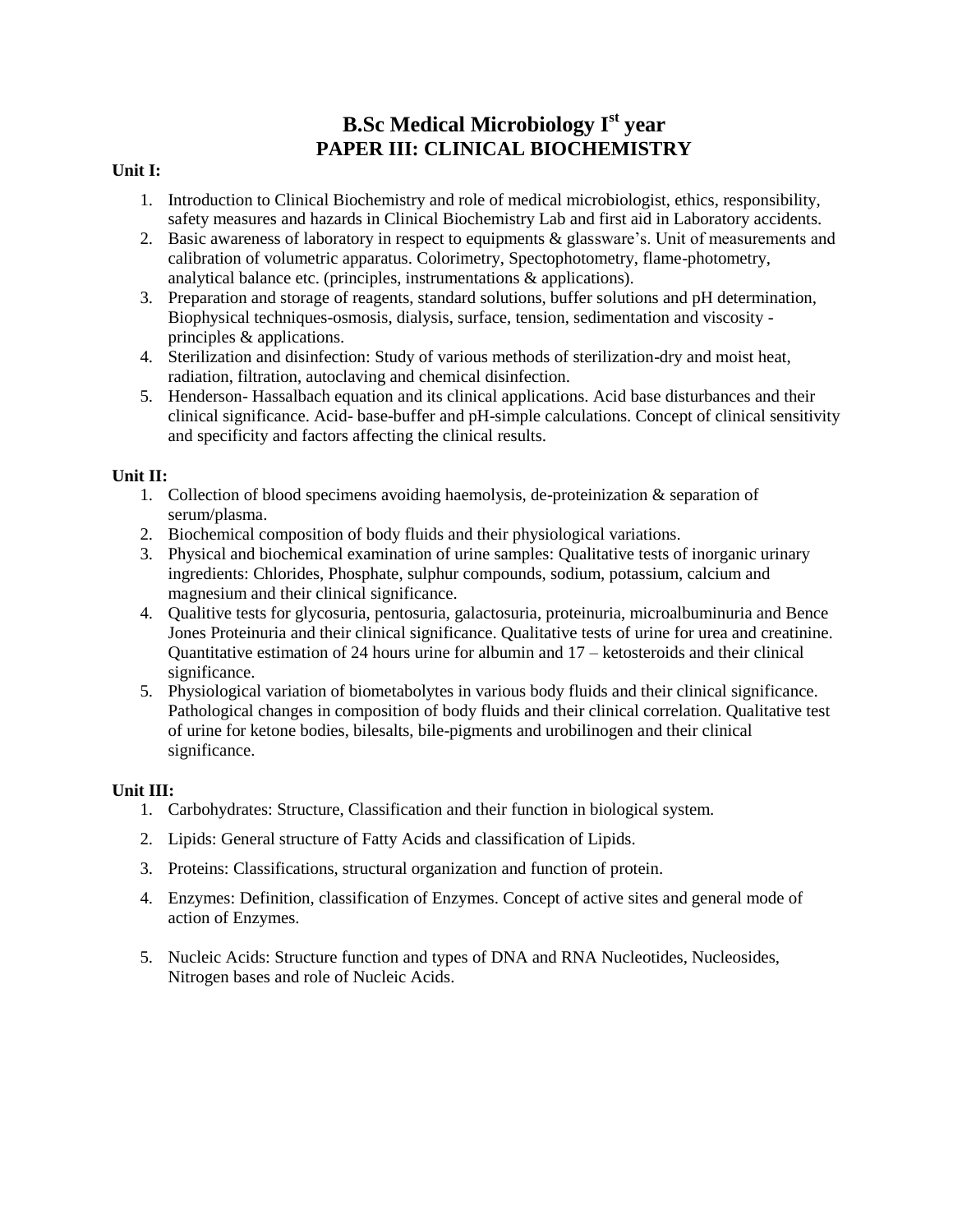# **B.Sc Medical Microbiology Ist year PAPER IV: PREVENTIVE MEDICINE AND HEALTH CARE**

#### **Unit I:**

- 1. Water, air and noise pollution: Removal of water hardness, purification of water and standards of water quality. Air and noise pollution and their prevention. Housing and air conditioning.
- 2. Hygiene and Sanitation: Sanitation barriers, excreta disposal and disposal of hospital waste, Incineration and disinfection.
- 3. Infections and control: Microbial pathogenicity, source and spread of infections in community, Pathogenesis toxogenicity, invasivences, variations and Virulence. Host factors controlling infections. Source of infections to men, mode of spread and their control by physical & chemical agents.

#### **Unit II:**

- 1. Epidemiology: Epidemiology, surveillance and control of community infections. Role of laboratory in community and hospital infections. Emergence of drug resistance. Methods of prevention & control- isolation of patients, quarantine & incubation periods of various infectious diseases. Management of patients in infectious disease hospital (IDH).
- 2. Prophylactic Immunization: Rationale of immunization, immune response and duration of immunity controlled studies of prophylactic Vaccines and hazards of immunization. Various national immunization programs and vaccine schedules.
- 3. Reproductive, Family planning & Child Health Care Programs.

- 1. Bacteriology of water, milk, food and air: Bacteriological examination of water- collection of specimens, presumptive coliform count, cloak room test, colony count and interpretation of results, Bacterial examination of sewage and sewage effluents. Bacteriological examination and control of swimming bath, membrane filter technique and isolation of pathogens.
- 2. Bacteriological examination milk, bacterial standards and various tests for pasteurized milk. Bacterial examination of ice-cream, shellfish and canned foods, milk bottles, crockery and cutlery. Examination of food stuff in cases of out break of food poisoning, Bacteriological examination of air and environments dust.
- 3. Health care by balance diet and yoga: Normal constituents of diet, various diet programs, balance diet and factors responsible for etiology of various nutritional disorders. Carcinogens in food. Role of regular exercise & yoga in prevention & management of various diseases.
- 4. Health Planning & Management: Health planning, Planning Cycle, Malaria eradication & various other National Health policy & programs.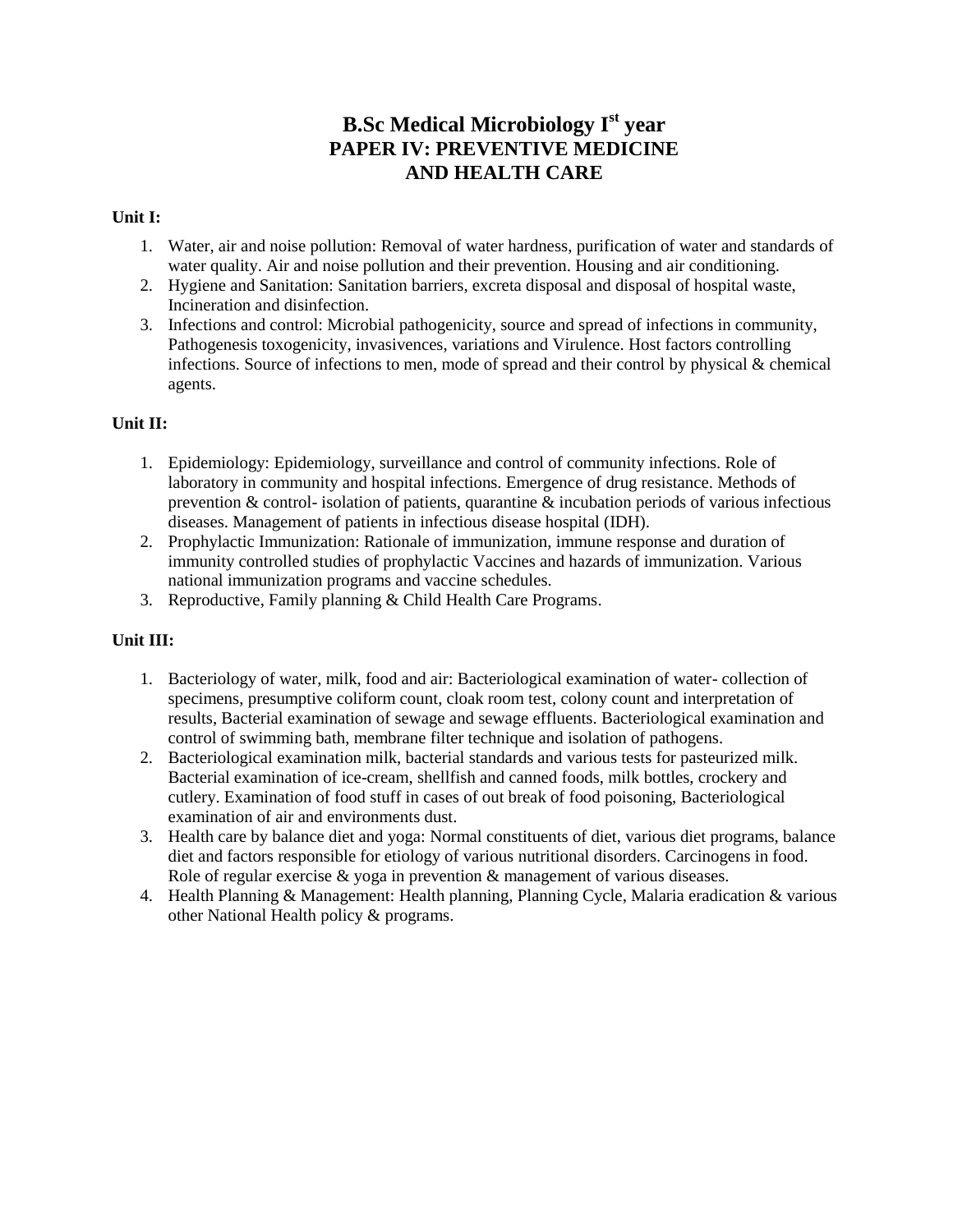# **B.Sc Medical Microbiology Ist year PAPER V: FUNDAMENTALS OF MEDICAL MICROBIOLOGY**

#### **Unit I:**

- 1. Microbiology & Medicine: Introduction to Medical Microbiology. Discovery of microorganisms. Contribution of Robert Koch, Antony Van Leeuwenlich, hock, Louis Pasteur, Border, Paul Ethrlich, Alexander Fleming. Metchnikoff, Needham, Tyndall Jensson, Joseph Lister, Karls Landsteiner etc. Scope & relevance and safety measures of Medical Microbiology. Role of medical microbiology in identification and management of various infectious diseases.
- 2. Morphology & Nature of Bacteria: Anatomy of bacterial cell, intracellular components and their functions bacterial reproduction, morphological study of bacteria and its appendages-flagella, fimbriae, pili, capsule, spore and cysts.
- 3. Classification and identification of bacteria: Biological groups, morphological and biological classification, DNA composition as a basis of classification system of identification- morphology, staining reactions, cultural characters, biochemical reactions & antigenic characters etc.
- 4. Sterilization and disinfection: Various physical methods of sterilization- heat, UV radiations, ionizing radiations, character affecting sterilizations, autoclave control and its compounds. Alcohol, halogen heavy metals and quaternary ammonium compounds, aldehyde, gaseous compound. Use and abuse of disinfectants.

#### **Unit II**

- 1. Cultural Media: Liquid and solid media, containers for media, distribution of media in tubes, bottles and petri dishes. Common ingredients of cultural media. Synthetic media, peptone water, nutrient agar and broth, chocolate and blood agar, meat extract broth, milk agar etc. Special media for neisseria, corynebacterium, mycobacterium & enterobacteriacae group etc.
- 2. Cultivation of bacteria: Instruments used, inoculation hood, laminar flow, culture procedure, incubation (Aerobic and Anaerobic). Isolation of pure culture and its preservation. Suspending media for freeze drying of bacteria. Blood culture.
- 3. Pure Culture: Maintenance & Preservation of pure cultures. Collection, transport processing  $\&$ storage of clinical samples for Microbiological Analysis.
- 4. Growth and Nutrition of Bacteria: Typical growth curve, various phases of growth, physiology of bacteria-catabolism and anabolism, Nutrition of microbes and physical condition required for growth. Effect of Carbon, Nitrogen, Growth factors. Vitamins, temperature, pH Osmotic pressure. Oxygen and Carbon Dioxide on microbial growth.

- 1. Introduction & scope of Immunology: Immunological principles, antigens, antibodies and antigen antibody reaction: Antigen and antigenic specificity antigenic determinate, general properties of antigens, immunoglobulin's, their structure and functions, Types of immunity and its determinants. Tissue involved in immune response. Structure and function of immune response.
- 2. Introduction to Virology, Mycology & Parasitology: Characteristic, morphology, classification, nomenclature pathogenesis.
- 3. Antimicrobial agents and antibiotic: Disinfectants, antiseptics, chemotherapeutic agents, chemotherapeutic index, development of chemotherapy, antibioties and effect of antibiotics on protein, nucleic acid and cytoplasmic membrane. Future development of chemotherapy.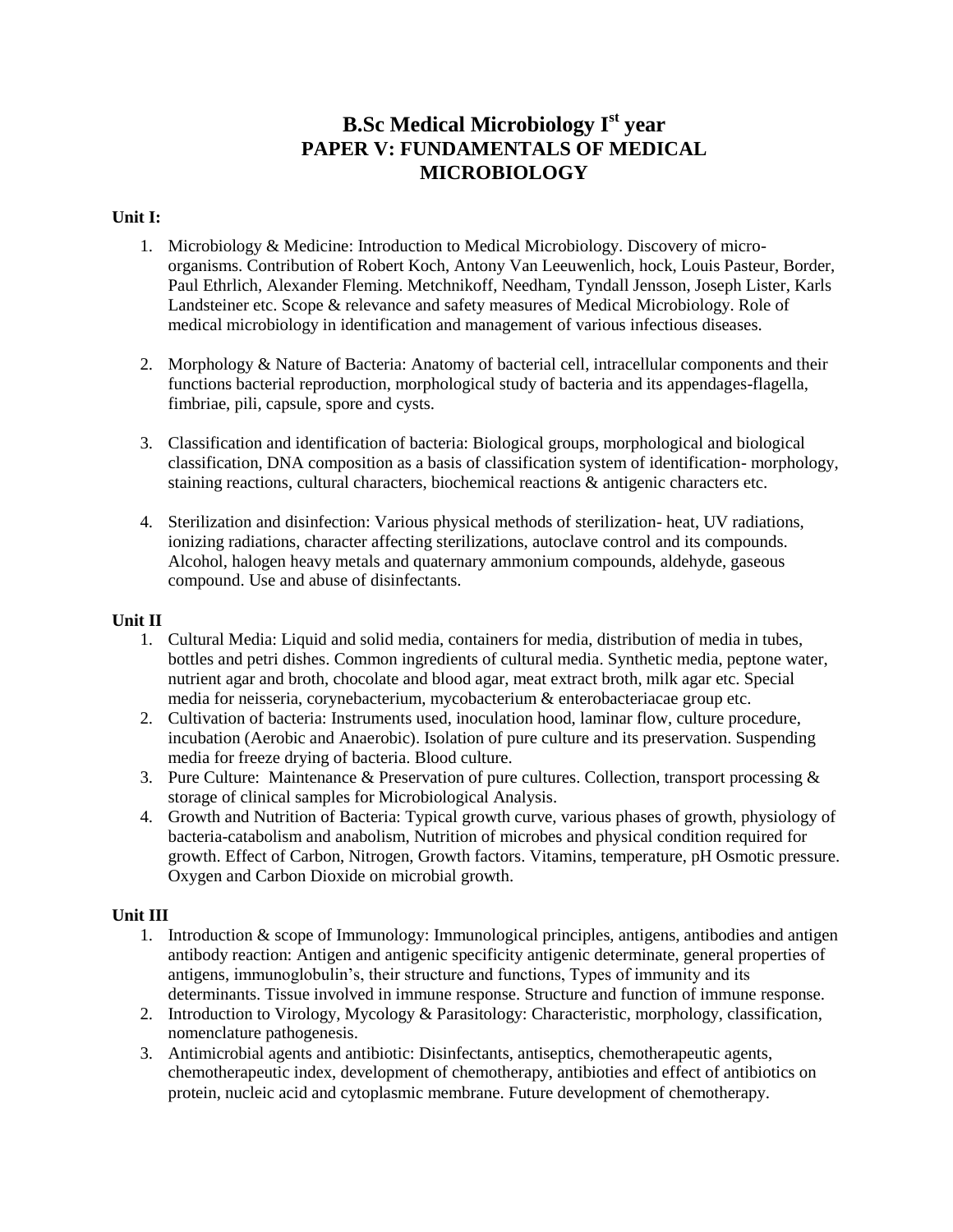## **B.Sc Medical Microbiology Ist year PAPER VI: INSTRUMENTATION TECHNIQUES IN MEDICAL MICROBIOLOGY**

#### **Unit I**

- 1. Microscopy: Study of Compound microscope-magnification, numerical aperture, resolution and compounds of microscope. Dark ground illumination care of microscope and common difficulties. Micrometry Study of Phase contrast, interference, fluorescent an electron microscope. Preparation of smear for electron microscope.
- 2. Study of pH in Microbiology: Methods for measurements pH meter, Preparation dilution and chemistry of suspension fluids. Oxidation – reduction (redox) potential.
- 3. Preparation of Stains: Making of films, staining methods, mounting media, Grams stainpreparation of stain and staining methods. Special stains for AFB, diphtheria spores, capsule, intracytoplasmic lipids, polysaccharides nuclear material, Fields Stain for amoebae, fungi and ricketssiae.

#### **Unit II**

Study of instruments used in Medical Microbiology.

- 1. General instruments: Distillation plant, Centrifuge Machine, Analytical Balance, Hotplate, Magnetic Stirrer, water Bath, Automatic Dispensers and diluters. Deidonizer etc.
- 2. Microbiological Instruments: Autoclave, Incubator, Hot air oven, Laminar Air Flow, Colony Counter. Muffle furnace. Refrigerator, inoculators, Mac-intos field- jar etc.
- 3. Instruments used in immunology: Electrophoresis, immunodiffusion, starplate, chromatography, ELISA reader, automatic washer and RIA equipment etc.
- 4. Care and management of experimental animals: General directions for the care of animals, material inoculated necroscopy, common diseases and experimental procedures. Various experimental animals-rabbits, guinea pigs, mice, rats, hamsters, fowls and monkeys- their data, cages, feeling and handling.
- 5. Safety measures in Microbiology Laboratory: Occurrence of lab infections, route of infection in laboratory, safety measures precautions in use of Pathogens in teaching lab organization, management, recording of results and quality control in Medical Microbiology.
- 6. Culture and Drug sensitivity tests: Culture, isolation and identification of Pathogens from urine, pus and sputum and recording of their results.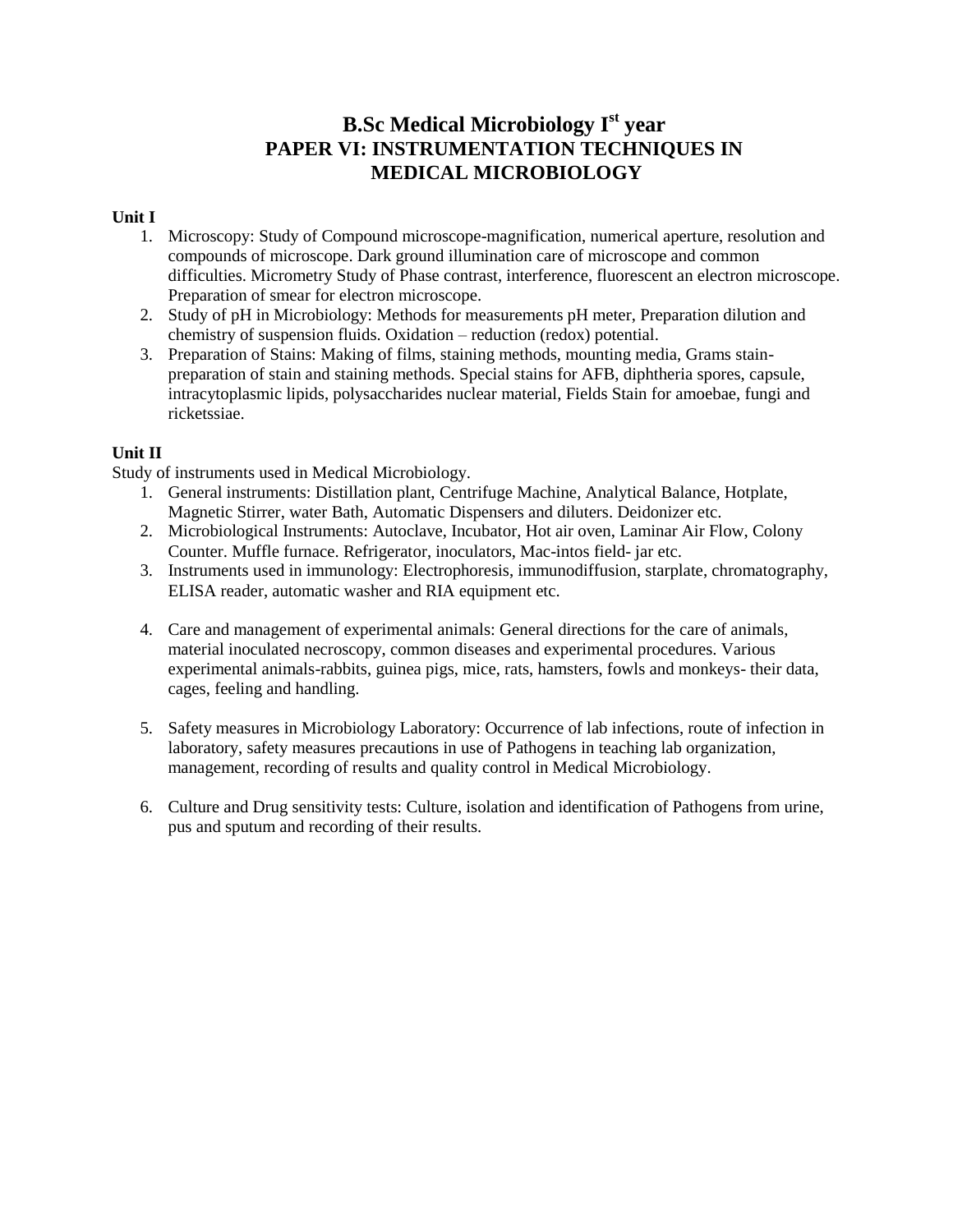# **B.Sc Medical Microbiology IInd year PAPER I: BACTERIAL PATHOGENS & ASSOCIATED DISEASES**

#### **Unit I**

Normal microflora of human body: Skin, Respiration system Gastrointestinal, and Genitourinary tracts. Source of infections, mode of spread and portals of entry.

Description, pathogenecity, mode of infection, incubation period and toxigenecity of:-

- 1. Staphylococcus
- 2. Streptococcus
- 3. Pneumococcus
- 4. Neisseria
- 5. Bordetella
- 6. Haemophilus

#### **Unit II**

Host Parasite interaction in bacterial infections. Pathogenic of bacteria (colonization of surface, invasion of tissue, production of exo and endo toxins). Antibacterial defence of the host.

Description Pathogenecity, mode of infection, incubation period and toxigenecity of:-

- 1. Corynebacteria, Erysipelothrix, Listeria,
- 2. Mycobacteria
- 3. Atypical Mycobacteria
- 4. Anthrax bacillus
- 5. Brucella
- 6. Yersenia, Pasteurella & Francisella.

#### **Unit III**

Physiology & Biochemistry of bacteria: Protein, Carbohydrate, lipid, and nucleic acid as antigens.

Description, Pathogenecity, mode of infection, incubation period and toxigenecity of:

- 1. Salmonella
- 2. Shigella
- 3. Proteus
- 4. Pseudomonas, Loefflerella
- 5. Vibirio
- 6. Escherichia coli
- 7. Clostridia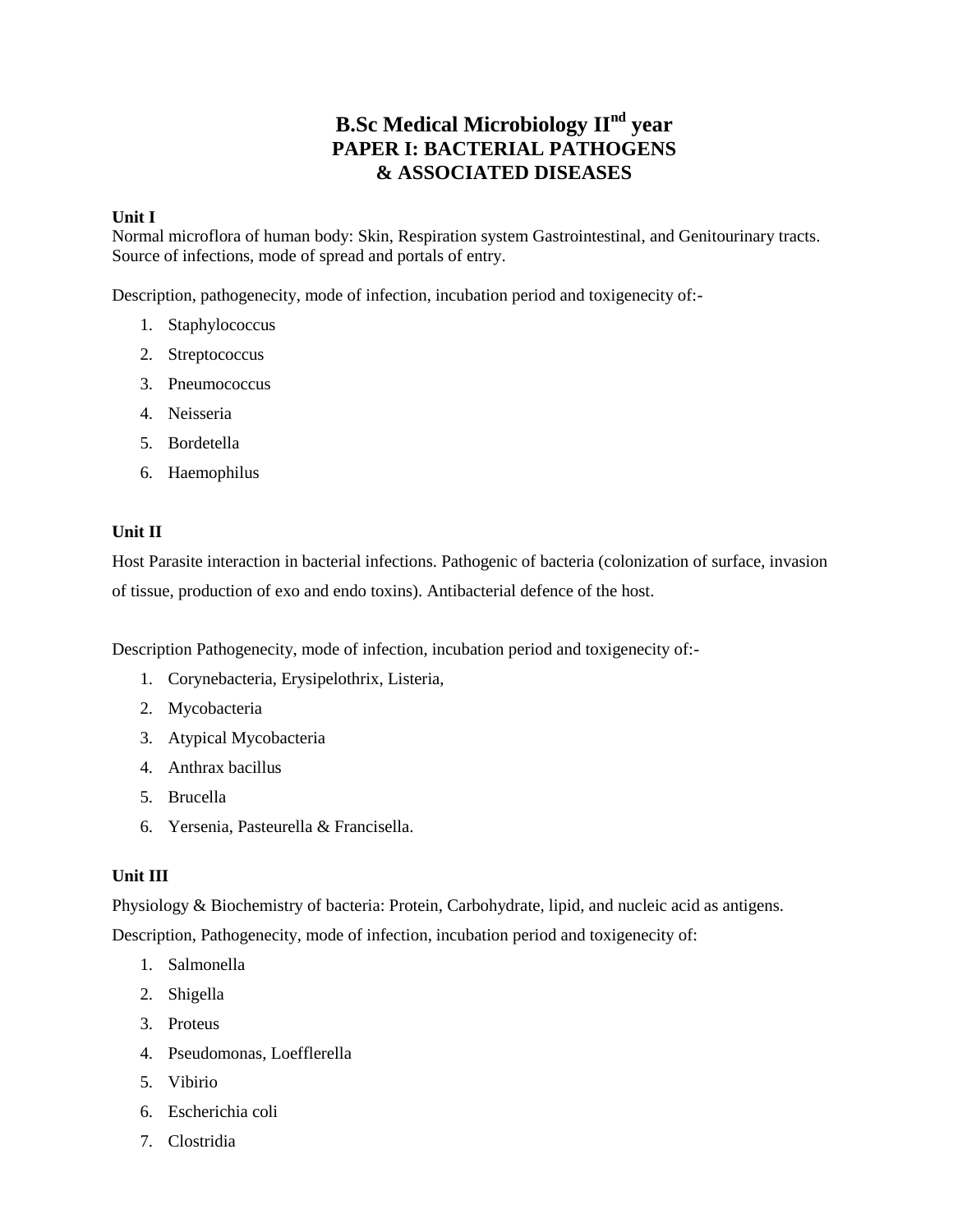# **B.Sc Medical Microbiology IInd year PAPER II: SYSTEMATIC BACTERIOLOGY**

### **Unit I**

The role of laboratory in the diagnosis and control of infections: Management and quality control of medical microbiology laboratory.

- a) Specimen Collection from patients, clinics, and hospitals
- b) Specimen collection for epidemiological investigations.
- c) Training of medical microbiologist to handle epidemies, Morphology, staining, Cultural Character of Bacteria, Selective cultural media, identification by special tests, biochemical reactions and sero-typing of:
- a) Grams positive cocci: Cluster forming, chain forming and diplococci.
- b) Neisseria, Bordetella and Haemophilus.

#### **Unit II**

Isolation of pure culture and its preservation.

Morphology, Staining, Cultural Character, selective cultural media, identification by special tests, biochemical reactions and scrotyping of:-

- 1. Corynebacterium.
- 2. Mycobacterium.
- 3. Atypical Mycobacterium.
- 4. Anthrax bacillus.
- 5. Brucella.
- 6. Yersenia and Pasteurella.

#### **Unit III**

Microbial drugs sensitivity tests and its clinical interpretation

Morphology, Staining, Cultural character, Selective cultural medias, identification by special tests, biochemical reactions and serotyping of:-

- 1. Salmonella 5. Vibrio
- 
- 
- 4. Pseudomonas
- 
- 2. Shigella 6. Escherichia coli
- 3. Proteus 7. Clostridia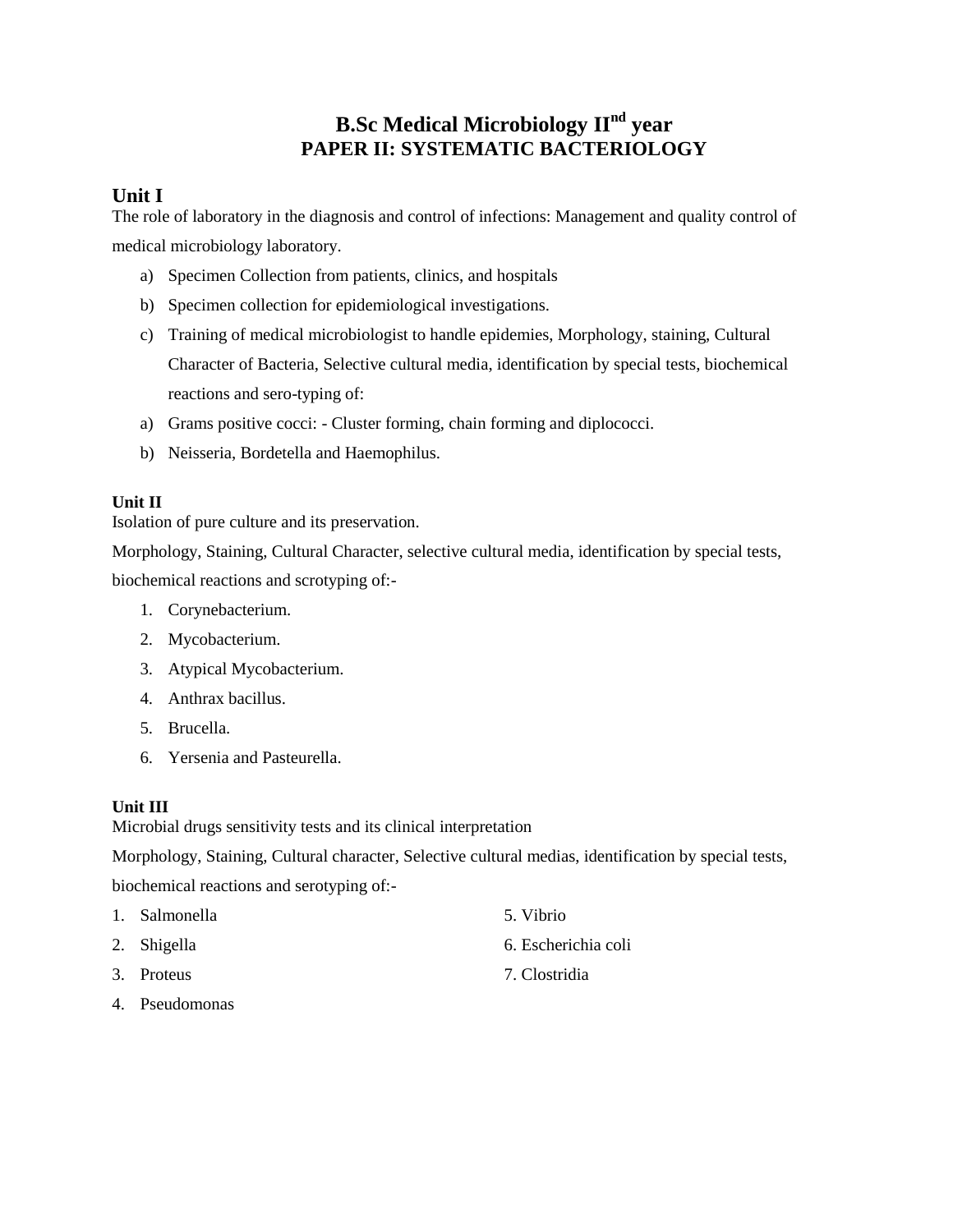# **B.Sc Medical Microbiology IInd year PAPER III: MISCELLANEOUS MICROBES, FUNGAL PATHOGENS AND ASSOCIATED DISEASES**

#### **Unit I**

Principle and mode of action of antibioties, antifungal and antiviral agents.

Description, Pathogenecity, mode of infection, incubation period and toxigenecity of:-

- 1. Bacteroides, Streptobacilli, Donovania.
- 2. Lactobacillus.
- 3. Actinomyces, norcardia.
- 4. Leptospira.
- 5. Treponema, Borrelia.
- 6. Mycoplasma.

#### **Unit II**

Clinical presentation and pathology of miscellaneous microbial infections.

Description, pathogenecity mode of infection, incubation period and toxigenecity of:-

- 1. Chlamydia.
- 2. Rickettsiae.
- 3. Yeast, Yeast like organism and Canadidiasis.
- 4. Dermatophtes and Superficial fungal infections.
- 5. Systematic fungi-Aspergillosis

#### **Unit III**

Pathogenic & Nonpathogenic fungi: - Clinical features and pathology.

Description, classification, Pathogenecity, mode of infection, incubation period and toxigenecity of:-

- 1. Pathogenic fungi: crytococci, Blastomyces, Coccidioides, Paracoccidioides etc.
- 2. Superficial and deep fungal infections of Eye, Ear and skin.
- 3. Entomology: Insects: Mosquitoes, housefly, sand fly, fleas, lice, ticks and mites, Cyclops, bed bugs and cockroaches, rodents: Rats and mice.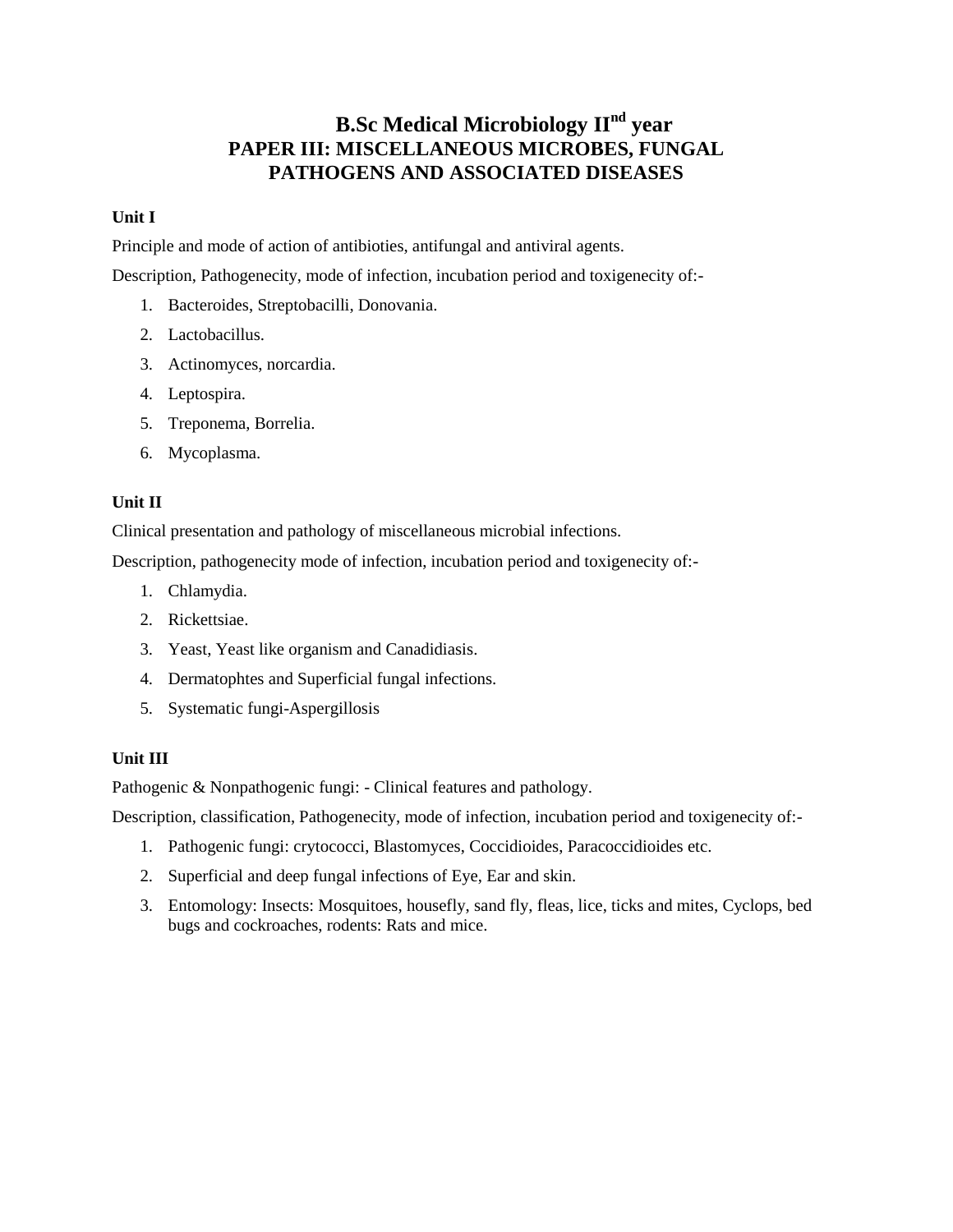# **B.Sc Medical Microbiology IInd year PAPER IV: LAB DIAGNOSIS OF MICROBIAL DISEASES**

#### **Unit I**

Itiopathogenesis, Pathology, Clinical features and Lab diagnosis of: Osteomyelitis, sore throat, scarlet fever, rheumatic fever, acute glomerulonephritis, Pneumonia, whooping couph, respiratory infections, meningitis, gonorrhea, rat bite fever actinomy cosis dental caries and leptospirosis.

#### **Unit II**

Itiopathogenesis, Pathology, Clinical features and Lab diagnosis of: Diphtheria, tuberculosis, skin, ulcers and leprosy, malignant pustules and isortiers diseases, brucellosis, plague, genital infections, typhus, oral thrush, ringworms and mycetoma.

#### **Unit III**

Itiopathogenesis, Pathology, Clinical features and Lab diagnosis of: Typhoid and paratyphoid fever, bacterial food poisoning, bacillary dysentery, gastroenteritis, choleraangrene, tetanua, botulism, wound infections, Aspergillosis, Blastomycosis etc.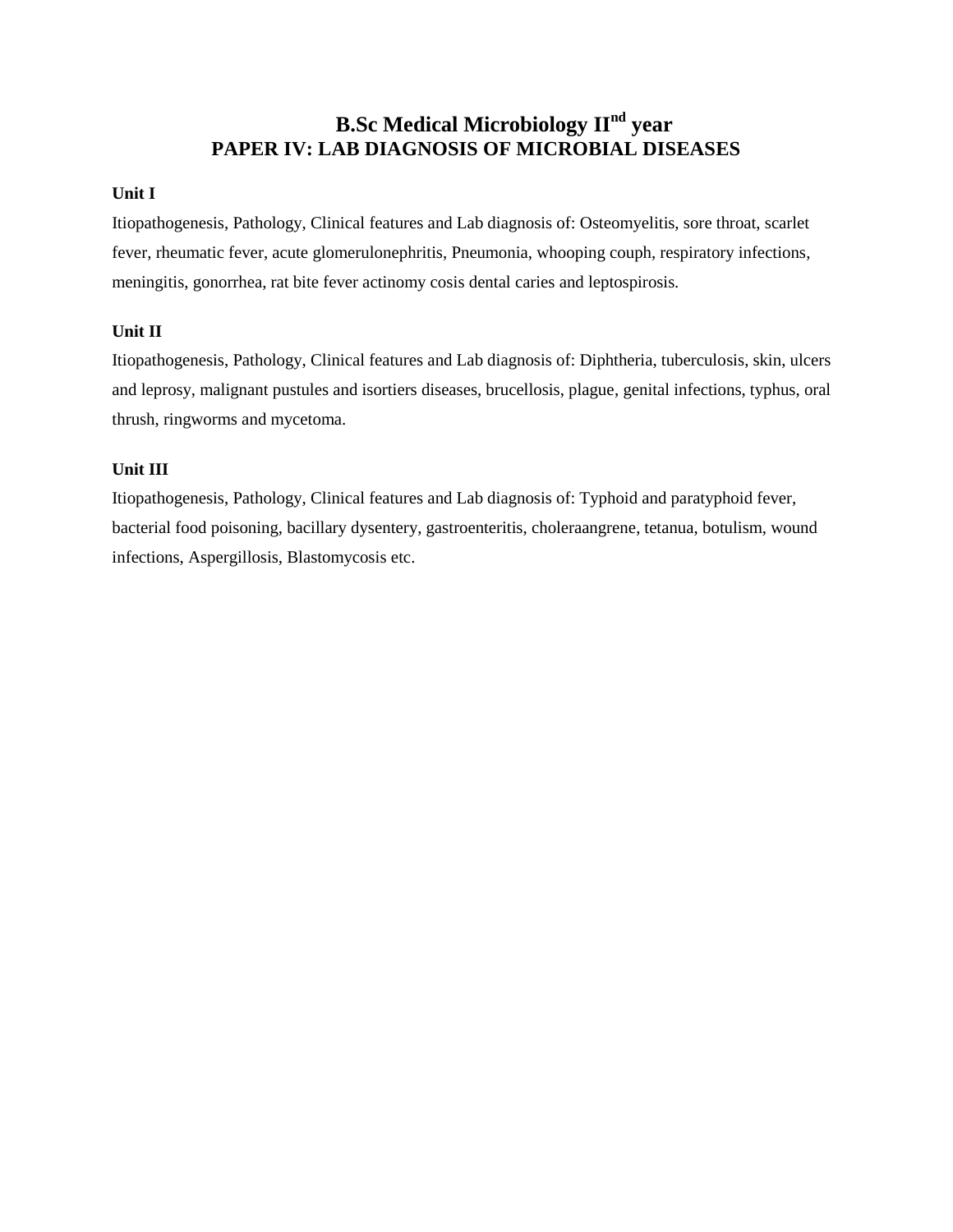# **B.Sc Medical Microbiology IInd year PAPER V: HUMAN PARASITOLOGY**

#### **Unit I**

Protozoology- Introduction and Classification.

Phylum – Protozoa

- a) Class Rhizopoda-Amoeba.
- b) Class Mastigophora-Intestinal, oral and vaginal flagellates trypanosome and leishmania.
- c) Class Sporozoa black water
- d) Class Ciliata.

#### **Unit II**

Protozoa of uncertain classification- Sacocysts, Pnemocystis and toxoplasma.

Phylum-platyhelminthes

- a) Class-Cestoidea
- b) Class-Trematoda

#### **Unit III**

Phylum nemathelminths- Class- Nematoda.

Lab Diagnostic procedures and special methods of

demonstration of human parasites in blood, stool, tissue and other body fluids.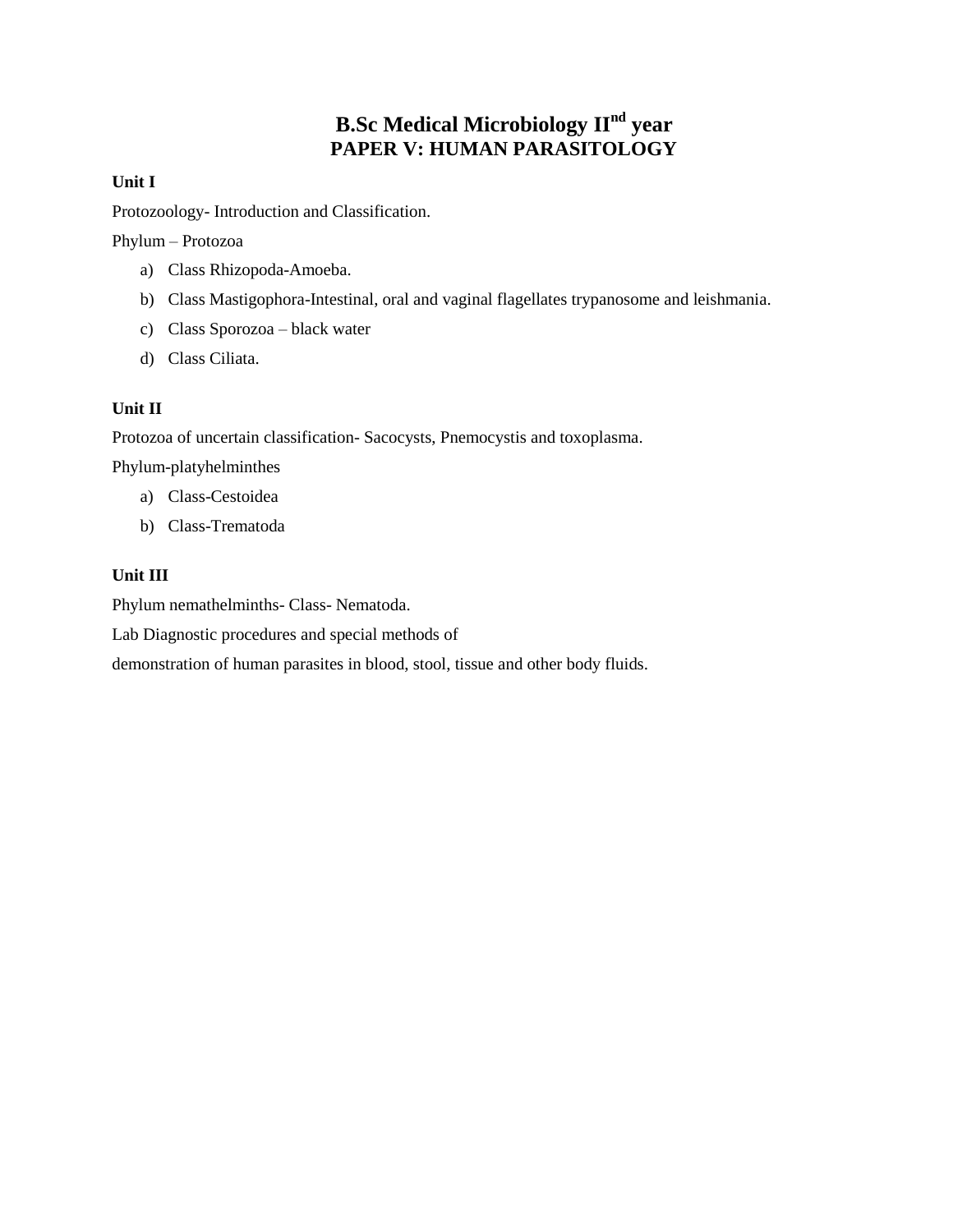# **B.Sc Medical Microbiology IInd year PAPER VI: APPLIED MEDICAL MICROBIOLOGY**

#### **Unit I**

- 1. Preparation of container and swabs for collections of specimens for microbial examinations.
- 2. Portal regulation and transport of specimen.
- 3. Flowchart of Lab diagnostic procedures.
- 4. Documentation of specimen in Laboratory.
- 5. Preservation of Micro-Organisms: Periodic subculture methods, cold Storage, freezing, deep freezing, lyophilize on methods. Total and viable counts of bacteria.

#### **Unit II**

- 1. Infection syndromes and diagnostic procedures.
- 2. Strategy of anti-microbial therapy.
- 3. Epidemiology markers of microorganisms: Serotyping and Bacteriophage.
- 4. Prophylactic mass immunization.
- 5. Nosocumial infection and sterility testing of I.V. fluids and processing of various samples for various hospital infections.

- 1. Diagnosis, treatment and control of common infections and infestations.
- 2. Cell, tissue and organ culture.
- 3. Specific serological methods of diagnosis.
- 4. Test of sensitivity to antimicrobial agents and their preparation.
- 5. Specific culture and drug sensitivity methods.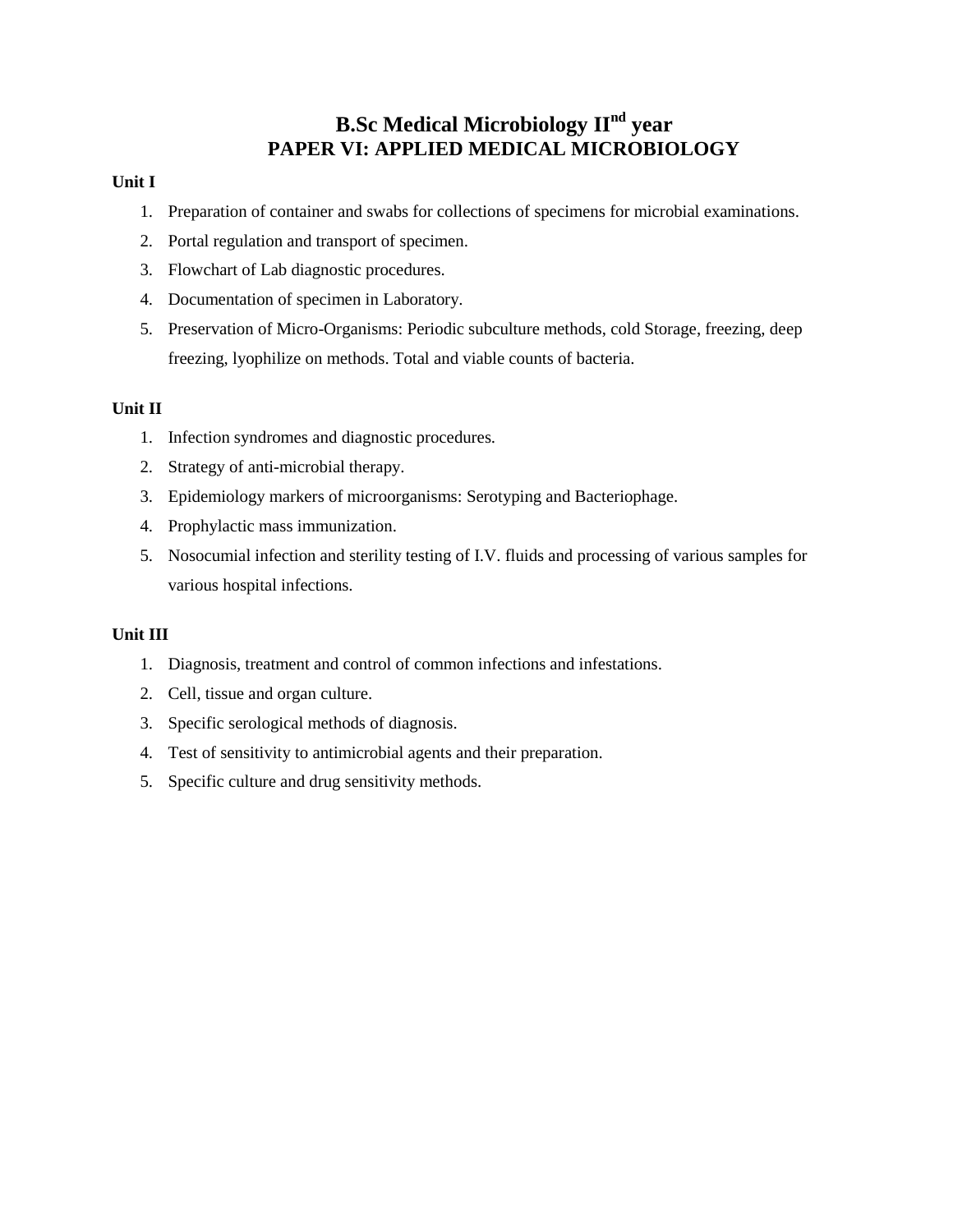# **B.Sc Medical Microbiology IIIrd year PAPER I: PATHOGENIC VIRUSES AND ASSOCIATED DISEASES**

#### **Unit I**

- 1. Pox-Viruses: Smallpox, Vaccinia, Molluscum cantagiosum.
- 2. Herpes Virus: H Simplex, Chickenpox-Zoster, CMV, IMN and burkitt's Lymphomas.
- 3. Adenoviruses: Pharyngeal infections, Respiratory infections and conjuctival infections.

#### **Unit II**

- 1. Orthomixo Viruses (Influenza Type A, B, C etc): Influenza.
- 2. Paramyxovirus: Respiratory Infections, mumps and measles.
- 3. Miscellaneous Viruses: Rubella, Corona, Arena viruses: Rubella, common cold is lymphocytic choriomeningitis.
- 4. Picorna Viruses: Entero viruses, Poliomyelitis Aseptic and Epidemic Myalagia.
- 5. Rhinoviruses-Common Cold.

- 1. Hepatitis Viruses: Infectious and serum Hepatitis
- 2. Arbo Viruses: Encephalitis, Yellow fever, Dengue fever
- 3. Rhabdo Viruses: Rabies
- 4. Slow and oncogenic Virus: Scrapie, Kuru and animal virus tumors
- 5. Cell culture and observation of effect of viruses on cell. Technique, Procedure and interpretation of results.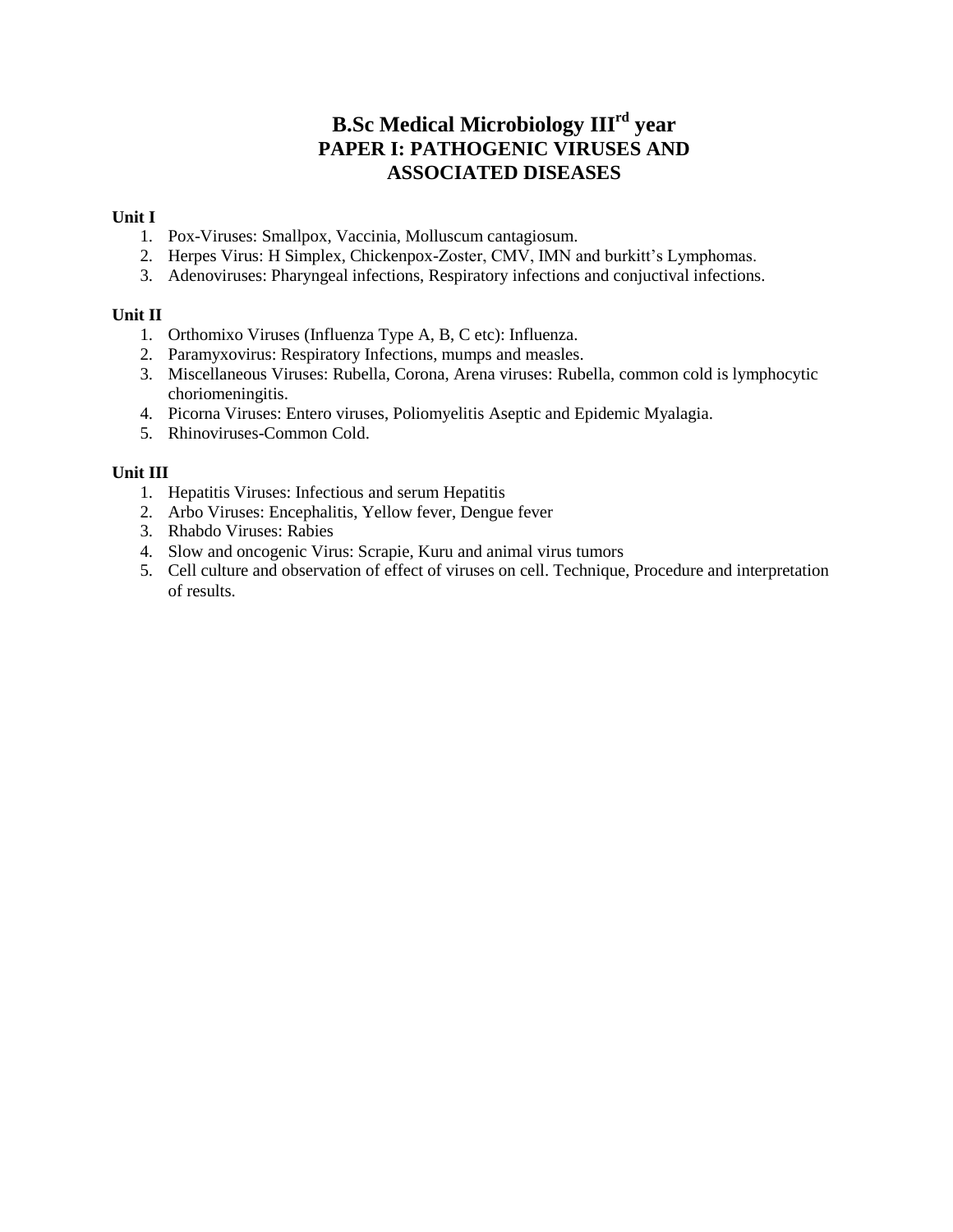# **B.Sc Medical Microbiology IIIrd year PAPER II: APPLIED IMMUNOLOGY & SERO-DIAGNOSIS**

#### **Unit I**

- 1. Basic Concept: Antigen, antibody complements and immune complexes. Immune reactions and laboratory tests for detection of antigen and antibodies.
- 2. Electrophoresis & Chromatography: Principles, technique and application. Gas Liquied chromatography (GLC), Ion Exchange Chromatography, exclusion chromatography (TLC). Polyacrylamide Gel- Electrophoresis (PAGE), SDS-PAGE. Agarose Gel Electrophoresis and Immuno Electrophoresis.
- 3. Spectroscopic I & Centrifugation techniques: Visible & UV Spectoscopy, Electron spin resonance (ESR), Nuclear Magnetic resonance (NMR). Basic Principles of sedimentation and applications of analytical centrifuges.
- 4. Antibody production by microbial agents and its clinical significance.
- 5. Hepatitis markers: HbsAg, anti HBC Igm, HbeAg/anti Hbe Ag, HDV, anti HBs, HBVvDNA and Hv RNA: Technique and interpretation of results. Clinical significance of Hepatitis markers.

#### **Unit II**

- 1. Autoimmune disorders: Pathogenesis and clinical feature, Autoimmune disorders markers: C3, C4, ANCA, ANA, antismooth mussel antibodies, immune complexes, HLA B0-27, anti sperm antibody, clinical significance, Autoimmune disorders: Anti mitochondrial, anti SCl-70. Anti parietal cell antibody, lupin anticoagulants.
- 2. ELISA and allied techniques: Radio Immuno assay and polymerase chain reaction, principle technique and applications.

- 1. Serological tests: Widal, ASO, CRP, Rose Wallet, Brucella-Agglutination, Cold agglutination, VDRL, TPHA and STS.
- 2. HIV 1 & 2 screening and westernblot.
- 3. Tumor markers: Various tumor markers and their clinical significance Automationa dn advance technology in various surface markers: Principles and Applications.
- 4. Preparation of antibiotics and antimicrobial agents: Principles and significance, Preparation of Vaccine and experimental study of immunogenicity.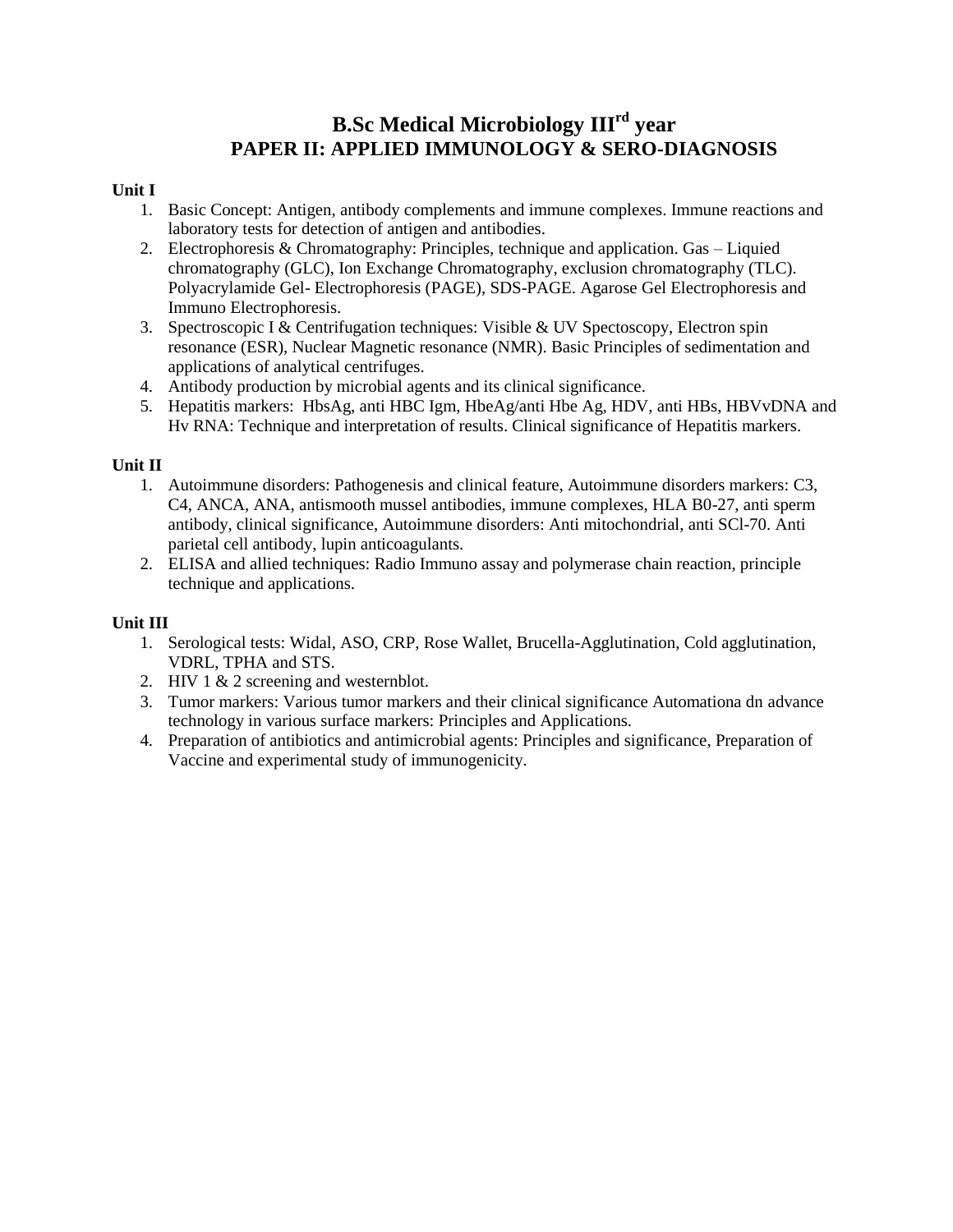# **B.Sc Medical Microbiology IIIrd year PAPER III: ADVANCED DIAGNOSTIC TECHNOLOGY**

#### **Unit I**

- 1. Bacteriophages: Classification, morphological groups and applications of Bacteriophages in Medical Microbiology
- 2. DNA, Replication, translation and transduction: Principles, technology and applications in diagnosis.
- 3. TORCH-Profile: Technique and interpretation of results.
- 4. Anti A-60Mycobacteriium IgG and mycodot, Technique and interpretation of results.

#### **Unit II**

- 1. IgM to HB core antigen (HBCAg): Technique and interpretation of results.
- 2. IgG to Hepatitis C virus (HCV): Technique and interpretation of results.
- 3. IgG to Hepatitis A Virus (HAV): Technique and interpretation of results.
- 4. BHs Ag (ELFA): Technique and interpretation of results.
- 5. Cy: stecercosis IgG (DLISIA): Technique and interpretation of result.

- 1. HIV P-24 Antigen test: Technique and interpretation of results.
- 2. Anti ds DNA test: Technique and interpretation of results.
- 3. Chalamydia IgM: Technique and interpretation of results.
- 4. Dengue IgM: Technique and interpretation of results.
- 5. IgG, IgA, IgM: Technique and interpretation of results.
- 6. Steller test and total IgE: Technique and interpretation of results.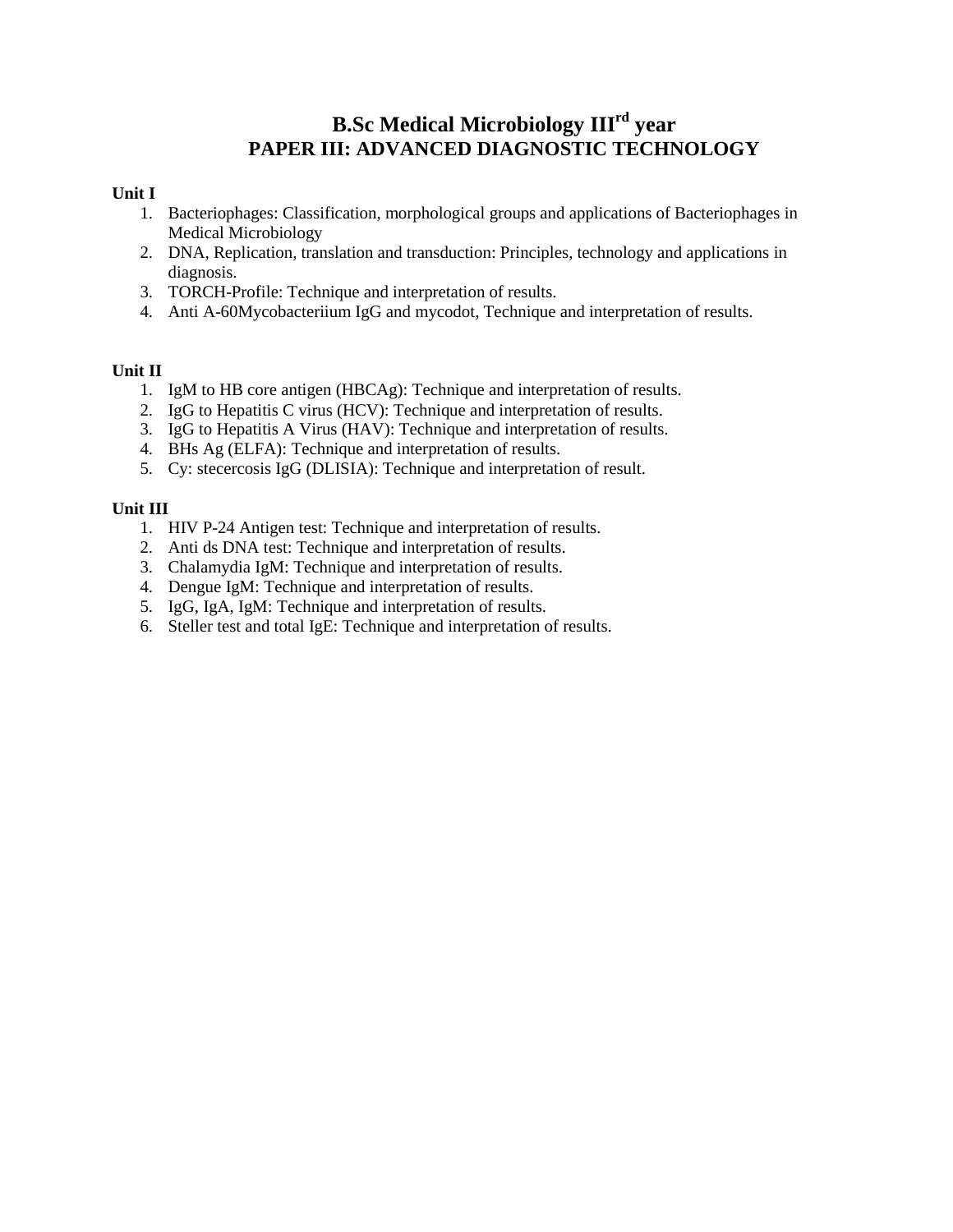# **B.Sc Medical Microbiology IIIrd year PAPER IV: AUTOMATION AND COMPUTERIZATION IN MEDICAL MICROBIOLOGY**

#### **Unit I**

- 1. Computer Fundamental: Introduction to Computer Hardware central processing Unit (CPU), input drives, storage and output devices. Binary decimal, octal and hexadecimal system, BCD, EBCDIC and ASCII coding systems. An overview of operating system DOS/Windows, Computer Simulation, Computer linked to Microbiological Equipments.
- 2. FORTRAN: Writing FORTRAN program-Data type Contents Variable names Arithmetic Statements input/output statements. If statements, do loops, Subscribed Variables, Subprograms common and equivalence statements.
- 3. Application of FORTRAN: Computer programs for simple problems such as Matrix addition Multiplication and Transposition, trace of Matrix Chi sq.test. Fitting a straight light line (using principal of least square fit), Calculation of mean, standard deviation of CO-efficient of Correlation. Rearranging a set of numbers in as ascending or descending order.

#### **Unit II**

- 1. Computer Application and their use in Medical Microbiology: Features of Computers. Advantages of using Computers Getting data into/ out of computers Role of Computers. What is data processing? Application areas of Computers involved in data processing common activities in processing. Type of date processing characteristic of information, Authorization and report validation.
- 2. Hardware Concepts: Architecture of computers classification of computer concept of damage. Types of storage Devices characteristic of disk tapes terminals printers' network application concept of PC systems care, floppy care, data care etc.
- 3. Classification Software: Classification of software, system software, application software, Operating Systems, computer Viruses, Precautions against Viruses Dealing with Viruses Computers in Medical Electronics, Basic Anatomy of Computers, Micro Processors and computers. Principles of Programming etc.

- 1. Introduction to internet, Internet basics of Microbiologists. Electronic Mail, Electron Mail servers. Down Loading, file with anonymous FTP. The Worldwide wave and mosaic and genome database, Sequence database and obtaining BLAST documentation and help.
- 2. Medical Transcription: What is medical Transcription, Type of Medical documents, contents of medical case sheet, Goals of Medical Transcription training? Basic Guidelines for medical transcription. Pronunciation guidelines. Basic elements of a medical world. Basic rules for building and defining medical worlds. Anatomical combining forms and general medical terms.
- 3. Automation of Medical Microbiology Laboratory.